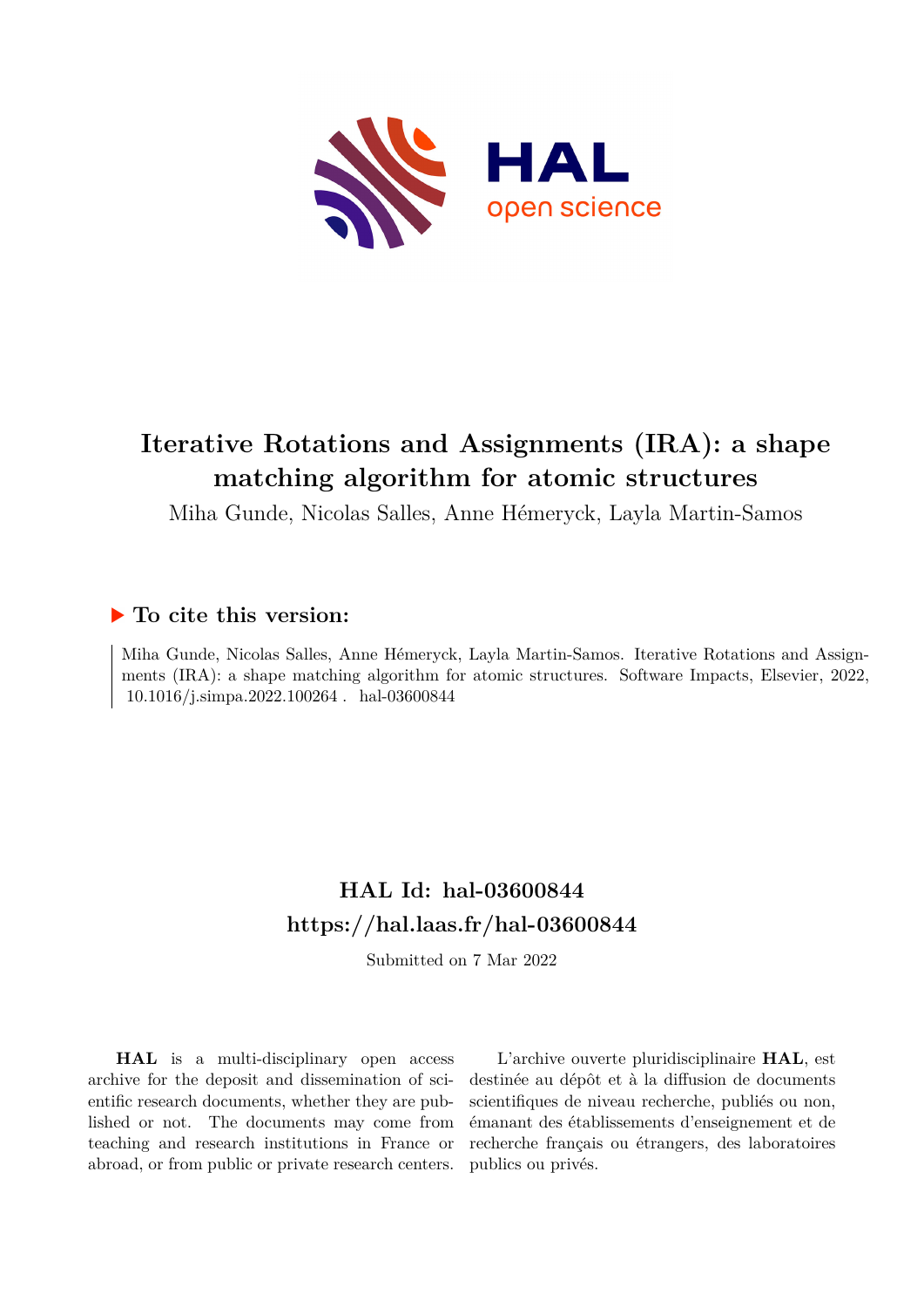## Iterative Rotations and Assignments (IRA): a shape matching algorithm for atomic structures

Miha Gunde<sup>a,b</sup>, Nicolas Salles<sup>b</sup>, Anne Hémeryck<sup>a</sup>, Layla Martin-Samos<sup>b</sup>

*<sup>a</sup>LAAS-CNRS, Universit´e de Toulouse, CNRS, 7 avenue du Colonel Roche, 31031 Toulouse, France <sup>b</sup>CNR-IOM, Democritos National Simulation Center, Istituto Officina dei Materiali, c/o SISSA, via Bonomea 265, IT-34136 Trieste, Italy*

### **Abstract**

IRA is a Fortran library that solves the shape matching problem for atomic structures, stored as sets of points representing the atomic positions. In the case of exact- and near-congruence, IRA provides the optimal rigid transformation between the structures, given by the atomic assignments, the rotation/reflection matrix, and the translation vector. IRA is also able to operate on structures containing a non-equal number of atoms, i.e. matching a structure to any of its fragments. Any application that requires the solution of a shape matching problem could benefit from IRA.

*Keywords:* shape matching, structural superposition, linear assignment problem, pattern recognition, off-lattice kinetic Monte Carlo

| Nr. | Code metadata description             |                                                        |
|-----|---------------------------------------|--------------------------------------------------------|
| C1  | Current code version                  | v1.0.0                                                 |
| C2  | Permanent link to code/repository     | $https://github.com/mammasmias/IterativeRotations$     |
|     | used for this code version            | Assig numbers/tree/master/IRA                          |
| C3  | Permanent link to Reproducible Cap-   | https://codeocean.com/capsule/1161768/tree/v1          |
|     | sule                                  |                                                        |
| C4  | Legal Code License                    | Double license: GNU General Public License v3.0, and   |
|     |                                       | $A$ <i>pache</i> $2.0$ .                               |
| C5  | Code versioning system used           | qit                                                    |
| C6  | Software code languages, tools, and   | Fortran                                                |
|     | services used                         |                                                        |
| C7  | Compilation requirements, operating   | Fortran compiler, lapack library                       |
|     | environments & dependencies           |                                                        |
| C8  | Link<br>developer<br>documenta-<br>to | $\hbar tps://github.com/mammasmias/IterativeRotations$ |
|     | $\text{tion}/\text{manual}$           | $Assig numbers/blob/master/IRA/README.md$              |
| C9  | Support email for questions           | miha.gunde@gmail.com                                   |

### **Code metadata**

## **Introduction**

The shape matching problem is very well known in the computer vision community, where it is generally referred to as the point-set registry problem [1, 2]. When applied to atomic structures, it is sometimes referred to as the alignment problem  $[3, 4]$ , structural superposition  $[5, 6]$ , or similar. The algorithm Iterative Rotations and Assignments (IRA) has been developed [7, 8] to solve the shape matching problem, specifically for application in the field of materials modeling at atomic scale. The problem can be described as finding a rigid transformation between two structures, such that the two structures match as best as possible when overlaid one on the other.

<sup>∗</sup>Corresponding author: Miha Gunde

*E-mail addresses:* miha.gunde@gmail.com, nsalles33@gmail.com, anne.hemeryck@laas.fr, marsamos@iom.cnr.it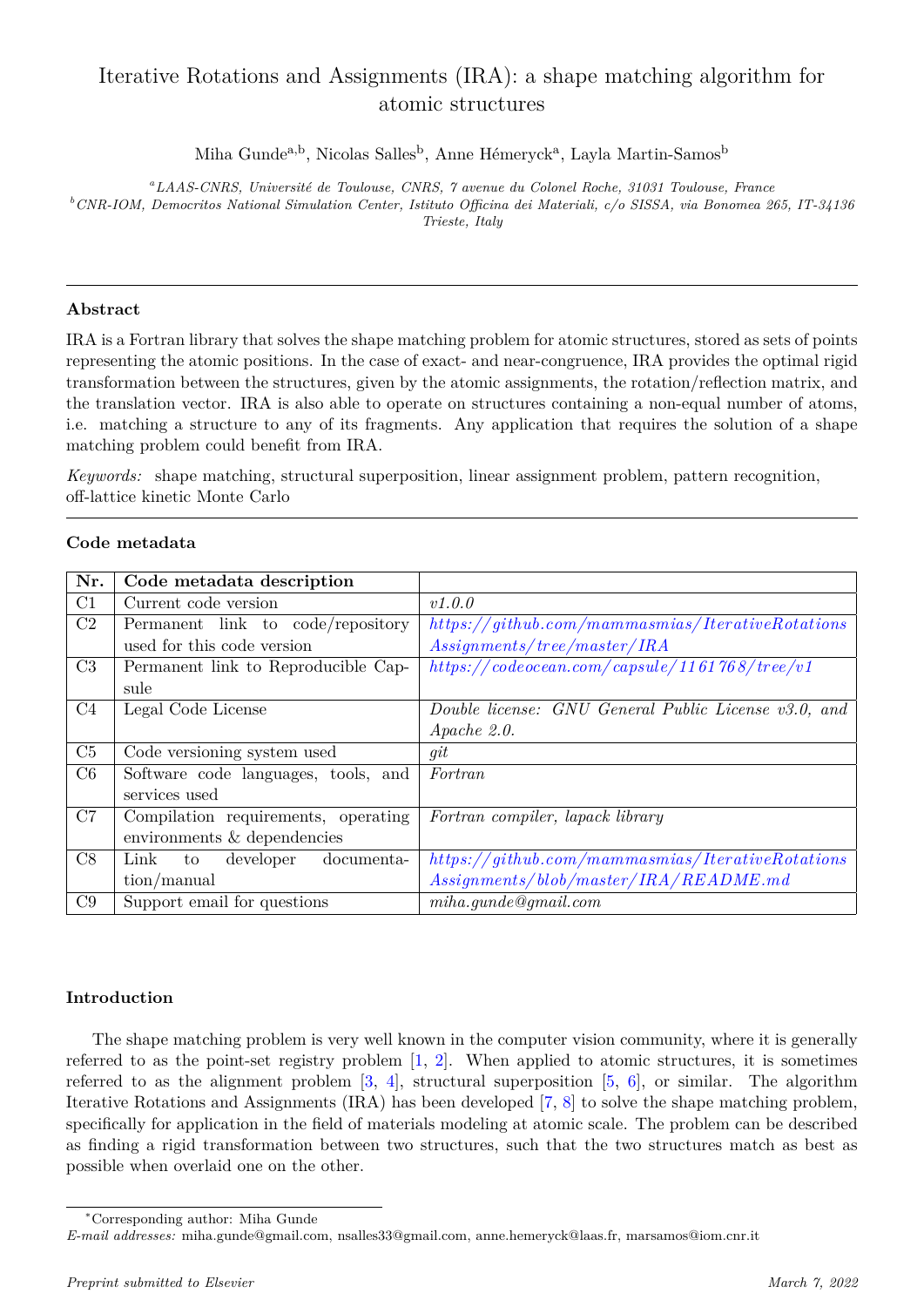Our IRA algorithm accurately and efficiently resolves the shape matching problem between two generic atomic structures, including structures with different numbers of atoms. The solution is given in the form of a rotation matrix, a translation vector, and a permutation matrix. Performance of the algorithm in the sense of matching success rate, and benchmarking against two other software, is reported in Refs. [7, 8].

The development repository of the code is accessible at [https://github.com/mammasmias/IterativeRot](https://github.com/mammasmias/IterativeRotationsAssignments) [ationsAssignments.](https://github.com/mammasmias/IterativeRotationsAssignments)

#### **Problem statement**

In general terms, the shape matching problem can be stated as follows. Two structures *A* and *B* are considered congruent, or equivalent, when they are related by a transformation that preserves distances, such as rigid rotation, reflection, translation, and permutation of indistinguishable points (atoms). The congruence relation can be written as:

$$
P_B B = \mathbf{R} A + \mathbf{t} \tag{1}
$$

where **R** is a rotation/reflection matrix, **t** is a translation vector, and  $P_B$  is permutation. The problem is to find the transformations corresponding to  $\mathbf{R}$ ,  $\mathbf{t}$ , and  $P_B$  that best match  $A$  to  $B$ . This can be achieved by optimizing a distance *D* between the two structures, which is variant on **R** and **t**, and invariant on *PB*:

$$
\arg\min_{\mathbf{R},\mathbf{t}} \Big( D(\mathbf{R}A + \mathbf{t}, B) \Big). \tag{2}
$$

The approach we have developed (see Refs. [7, 8]) returns the approximate rotation/reflection and translation,  $\mathbf{R}_{apx}$  and  $\mathbf{t}_{apx}$ , and the optimal permutation  $P_B$  (which is strictly from Iterative Rotations and Assignments, IRA). The optimal transformations **R** and **t** which satisfy Eq. (1) are then found as small corrections to **R***apx* and **t***apx*, by applying the standard Singular Value Decomposition (SVD) [9] to structures *A'* and *B'* (where  $A' = \mathbf{R}_{apx}A + \mathbf{t}_{apx}$ , and  $B' = P_B B$ .). This correction is only required when the structures *A* and *B* are not exactly congruent, but exhibit some small distortions.

To compute the optimal permutations, i.e. to solve the Linear Assignment Problem (LAP), we have developed an algorithm called Constrained Shortest Distance Assignments (CShDA). The atomic assignment from CShDA is used to compute the Hausdorff distance as distance function *D* in Eq. (2). By imposing the one-to-one assignment constraint of CShDA, we exploit the non-commutativity of the Hausdorff distance to generalize the IRA algorithm to structures containing different number of atoms. Further details can be found in Refs. [7, 8].

#### **Software design and functionality**

The software implementing our IRA algorithm is written as a collection of Fortran routines, gathered and compiled into a library. As such, an application calling IRA routines can be compiled by simply statically linking the library. The input atomic structures are saved quantities with intent (in) attribute, and are therefore never modified globally by IRA routines.

The low-level routine is the cshda routine, which computes the atomic assignments  $P_B$ , and constrains the computation of Hausdorff distance. It is called from a higher-level routine get gamma m, which implements the search on the discretized space of rotations, and returns the approximate rotation **R***apx* and translation **t***apx*. The setup and the main call to this routine are encapsulated in the driver routines ira equal, and ira nonequal, for the cases of equal, and non-equal numbers of atoms, respectively. The input arguments to the driver routines are the two atomic structures *A* and *B*, and their output are the following quantities: the  $3 \times 3$  rotation matrix  $\mathbf{R}_{apx}$ , the 3-dimensional translation vector  $\mathbf{t}_{apx}$ , and the permutation *P<sup>B</sup>* in the form of an *N*-dimensional array of integers.

The SVD rotation is in svdrot m routine, and returns the optimal  $\bf{R}$  and  $\bf{t}$ , corresponding to Eq. (1).

The difference in the cases when the structures contain equal, or different numbers of atoms, lies in the choice of the origin point, or central atom. In the case of equal numbers of atoms, the origin point is chosen by default as the geometrical center of each structure. This choice can be modified by selecting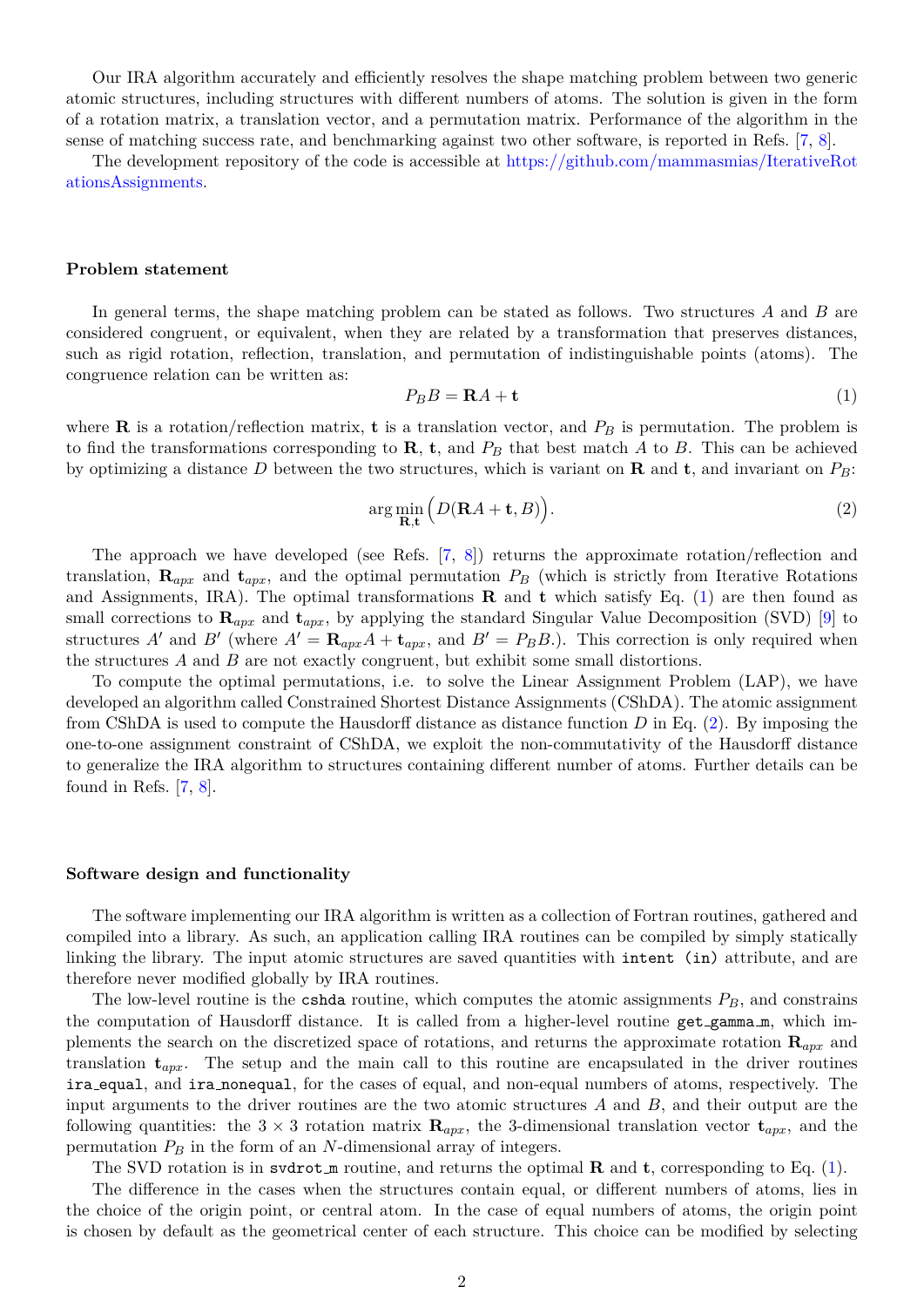any point common to both structures, such as any known common atom. For a custom choice, the driver routine **ira equal** must be modified. In the case of a different numbers of atoms, the origin point is an arbitrarily chosen central atom from the structure *A*. The search over structure *B* is then performed over all candidate origin points, or central atoms. Similarly to the case of an equal number of atoms, the origin point of structure *A* can be modified in the driver routine ira nonequal. As discussed in Refs. [7, 8], the speed and accuracy of the algorithm can in this case be greatly improved by reducing the set of candidate central atoms in structure *B*, which can be done by choosing the central atom of *A* based on some additional criterion. This additional criterion is the subject of a pre-processing done on the structures, which can be simply based on the chemical types (choosing an atom of the type which is least present in the structure), or can be more involved (finding atoms whose immediate local environment is equivalent).

#### **Impact overview**

The IRA algorithm provides a reliable and efficient way of solving the shape matching problem, for congruent, and near-congruent structures, including structures with different numbers of atoms. Any application that requires the solution of a shape matching problem could benefit from IRA as a whole, or any of its parts.

#### **Limitations**

The implementation of the library is for now serial. As such, the matching of structures with several hundreds of atoms could become a significant computational bottleneck.

When the structures are far from congruence, the transformation and distance that are returned from our approach are not unambiguous. It is therefore not recommended to use IRA for defining "absolute" metrics between structures.

#### **Future applications**

There are a number of applications of IRA within our ideas of the future work. The most immediate application is already being developed and implemented (see Ref. [8]), which is the application of IRA in a general off-lattice kinetic Monte-Carlo (kMC) and in the generation of a catalogue of unique structures.

In particular, the kMC algorithm generates a stochastic but statistically correct sequence of events, where each event has a certain probability. As such, a single step of the kMC consists of choosing a single event among a set of possible events. When applying the kMC algorithm to a simulation of phenomena at the atomic scale, an event represents a change in the atomic structure, and the set of possible events is given by a catalogue of events. Each event in the catalogue is defined by two structures, the structure before, and the structure after the event. The system of simulation is expected to contain structures that are locally equivalent (exactly-, or near-congruent) to the structures given in the catalogue of events. However their relative orientation, translation, and permutation of the atoms are generally unknown, but are needed for a correct execution of a chosen event. This is the problem where our IRA shape matching algorithm comes into action. As it has been shown to be a fully reliable algorithm in finding the correct rigid transformations in the cases of exactly- and near-congruent structures [7, 8], it is an ideal algorithm for the described situation within a kMC. The solution of shape matching given by IRA in this situation is used to construct a relative transformation between the structure given by the event catalogue and the structure within the system of simulation. This transformation makes it possible to correctly execute the event chosen by the kMC algorithm in our system of simulation. Moreover, as IRA does not make any assumptions about the structures, i.e. it does not assume an underlying rigid lattice, and it does not even assume an equal number of atoms present in the two structures, the kMC simulation becomes unlimited by these assumptions, and can be generalized to any type of structure: bulk, surface, interface, grain boundary, single defects, complex